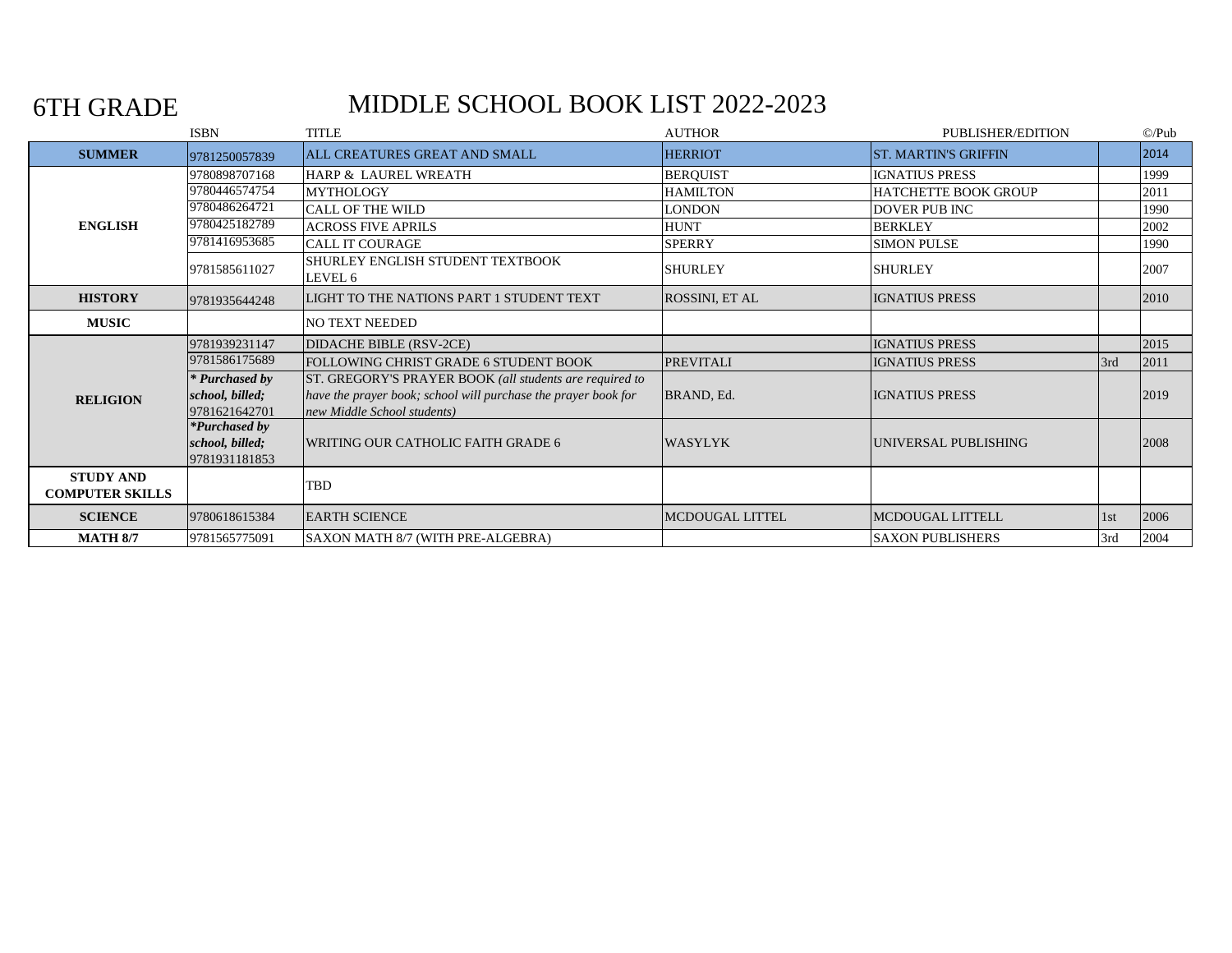## 7TH GRADE

## MIDDLE SCHOOL BOOK LIST 2022-2023

|                  | <b>ISBN</b>                                       | <b>TITLE</b>                                                                                  | <b>AUTHOR</b>      | PUBLISHER/EDITION                                                |     | $\mathbb{O}/\mathrm{Pub}$ |
|------------------|---------------------------------------------------|-----------------------------------------------------------------------------------------------|--------------------|------------------------------------------------------------------|-----|---------------------------|
| <b>SUMMER</b>    | 9781518719493                                     | THE MOUSE THAT ROARED                                                                         | <b>WIBBERLEY</b>   | <b>CREATESPACE</b>                                               |     | 2015                      |
|                  | 9780547928227                                     | THE HOBBIT                                                                                    | <b>TOLKIEN</b>     | <b>HOUGHTON MIFFLIN</b>                                          |     | 1994                      |
|                  | 9780898707168                                     | HARP & LAUREL WREATH                                                                          | <b>BERQUIST</b>    | <b>IGNATIUS PRESS</b>                                            |     | 1999                      |
|                  | 9780486268651                                     | <b>CHRISTMAS CAROL</b>                                                                        | <b>DICKENS</b>     | <b>DOVER PUB INC</b>                                             |     | 1991                      |
| <b>ENGLISH</b>   | 9781593080150                                     | <b>ALICE IN WONDERLAND</b>                                                                    | <b>CAROL</b>       | <b>BARNES &amp; NOBLE</b>                                        |     | 2004                      |
|                  | 9780743482837                                     | THE TEMPEST                                                                                   | <b>SHAKESPEARE</b> | <b>FOLGER SHAKESPEARE</b><br><b>LIBRARY/SIMON &amp; SCHUSTER</b> |     | 2004                      |
|                  | 9781585611034                                     | SHURLEY ENGLISH STUDENT TEXTBOOK<br>LEVEL <sub>7</sub>                                        | <b>SHURLEY</b>     | <b>SHURLEY</b>                                                   |     | 2007                      |
| <b>HISTORY</b>   | 9780030646782                                     | TEXAS!                                                                                        | <b>HOLT</b>        | <b>HOLT RINEHART &amp; WINSTON</b>                               |     | 2003                      |
| <b>MUSIC</b>     |                                                   | NO TEXT NEEDED                                                                                |                    |                                                                  |     |                           |
|                  | 9781939231147                                     | <b>DIDACHE BIBLE (RSV-2CE)</b>                                                                |                    | <b>IGNATIUS PRESS</b>                                            |     | 2015                      |
|                  | 9781586175696                                     | LIFE OF GRACE GRADE 7 STUDENT BOOK                                                            | <b>PREVITALI</b>   | <b>IGNATIUS PRESS</b>                                            | 3rd | 2011                      |
|                  | * Purchased by                                    | ST. GREGORY'S PRAYER BOOK (all students are required to                                       |                    |                                                                  |     |                           |
| <b>RELIGION</b>  | school, billed;<br>9781621642701                  | have the prayer book; school will purchase the prayer book for<br>new Middle School students) | BRAND, Ed.         | <b>IGNATIUS PRESS</b>                                            |     | 2019                      |
|                  | *Purchased by<br>school, billed;<br>9781931181860 | WRITING OUR CATHOLIC FAITH GRADE 7                                                            | <b>WASYLYK</b>     | UNIVERSAL PUBLISHING                                             |     | 2008                      |
| <b>LATIN</b>     | 9780829410266                                     | <b>HENLE LATIN 1</b>                                                                          | <b>HENLE</b>       | <b>LOYOLA PRESS</b>                                              | 1st | 1958                      |
|                  | 9780829401127                                     | HENLE LATIN GRAMMAR (used through senior year)                                                | <b>HENLE</b>       | <b>LOYOLA PRESS</b>                                              | 1st | 1980                      |
| <b>SCIENCE</b>   | 9780618615186                                     | <b>LIFE SCIENCE</b>                                                                           | MCDOUGAL LITTEL    | MCDOUGAL LITTELL                                                 | 1st | 2006                      |
|                  |                                                   | PLEASE SEE YOUR COURSE LIST FOR YOUR MATH PLACEMENT AND COURSE TITLE.<br><b>MATHEMATICS:</b>  |                    |                                                                  |     |                           |
| <b>ALG 1/2</b>   | 9781565771499                                     | <b>SAXON</b>                                                                                  | ALGEBRA 1/2        | <b>SAXON PUBLISHERS</b>                                          | 3rd | 2004                      |
| <b>OR</b>        |                                                   |                                                                                               |                    |                                                                  |     |                           |
| <b>ALGEBRA 1</b> | 9781565771345                                     | <b>SAXON</b>                                                                                  | <b>ALGEBRA 1</b>   | <b>SAXON PUBLISHERS</b>                                          | 3rd | 2003                      |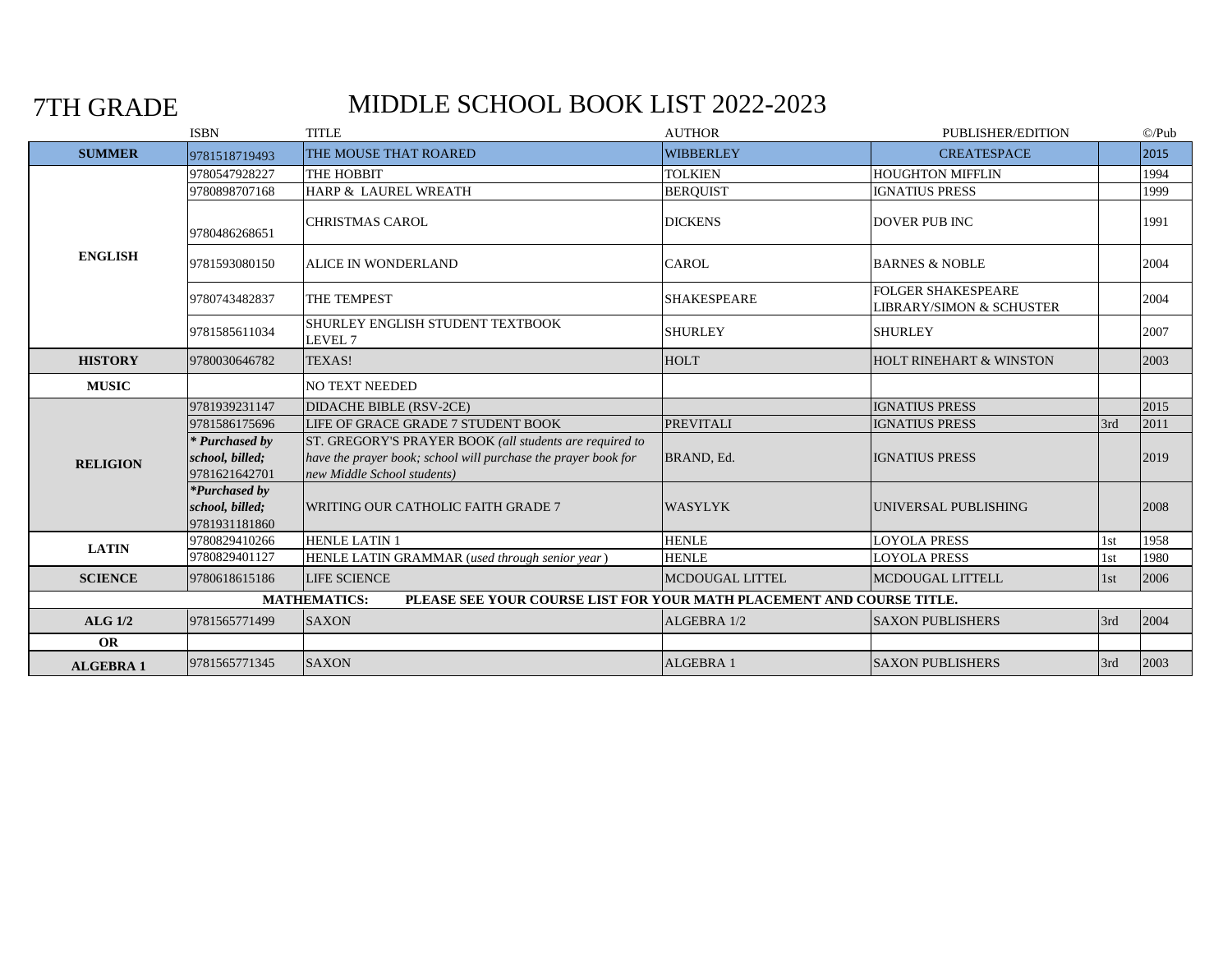8TH GRADE

# MIDDLE SCHOOL BOOK LIST 2022-2023

|                  | <b>ISBN</b>                                              | <b>TITLE</b>                                                                                                                                             | <b>AUTHOR</b>          | PUBLISHER/EDITION                                 |     | $\mathbb{O}/\mathrm{Pub}$ |
|------------------|----------------------------------------------------------|----------------------------------------------------------------------------------------------------------------------------------------------------------|------------------------|---------------------------------------------------|-----|---------------------------|
| <b>SUMMER</b>    | 9780399501487                                            | <b>LORD OF THE FLIES</b>                                                                                                                                 | <b>GOLDING</b>         | PENGUIN BOOKS                                     |     | 1954                      |
|                  | 9781451673319                                            | FAHRENHEIT 451                                                                                                                                           | <b>BRADBURY</b>        | <b>SIMON AND SCHUSTER</b>                         |     | 2012                      |
|                  | 9780898707168                                            | HARP & LAUREL WREATH                                                                                                                                     | <b>BEROUIST</b>        | <b>IGNATIUS PRESS</b>                             |     | 1999                      |
| <b>ENGLISH</b>   | 9780743482776                                            | TWELFTH NIGHT                                                                                                                                            | SHAKESPEARE            | <b>FOLGER SHAKESPEARE</b><br>LIBRARY/POCKET BOOKS |     | 2004                      |
|                  | 9780446310789                                            | TO KILL A MOCKINGBIRD                                                                                                                                    | <b>LEE</b>             | <b>WARNER BOOKS INCORP.</b>                       |     | 1988                      |
|                  | 9781593081393                                            | TOM SAWYER (BARNES & NOBLE CLASSICS SERIES)                                                                                                              | <b>TWAIN</b>           | <b>BARNES &amp; NOBLE</b>                         |     | 2008                      |
|                  | 9780669529951                                            | <b>WRITERS INC</b>                                                                                                                                       | <b>SEBRANEK</b>        | <b>GREAT SOURCE EDUCATION</b>                     |     | 2006                      |
| <b>HISTORY</b>   | 9781935644224                                            | A COMPANION VOLUME TO LIGHT TO THE<br>NATIONS II: THE MAKING OF THE MODERN WORLD:<br><b>US HISTORY 1492-1900</b>                                         |                        | CATHOLIC TEXTBOOK PROJECT                         |     | 2017                      |
| <b>MUSIC</b>     |                                                          | <b>NO TEXT NEEDED</b>                                                                                                                                    |                        |                                                   |     |                           |
|                  | 9781586175702                                            | OUR LIFE IN THE CHURCH GRADE 8 STUDENT BOOK                                                                                                              | <b>FAITH AND LIFE</b>  | <b>IGNATIUS PRESS</b>                             | 3rd |                           |
|                  | 9781939231147                                            | <b>DIDACHE BIBLE (RSV-2CE)</b><br>(Returning students should already have)                                                                               | <b>MIDWEST THEOLOG</b> | <b>IGNATIUS PRESS</b>                             |     | 2015                      |
|                  | 9781586175160                                            | YOUCAT (YOUTH CATECHISM OF THE CATHOLIC<br>CHURCH)                                                                                                       | <b>SCHONBORN</b>       | <b>IGNATIUS PRESS</b>                             |     | 2011                      |
| <b>RELIGION</b>  | 9781586177010                                            | YOUCAT STUDY GUIDE                                                                                                                                       | <b>BRUMLEY</b>         | <b>IGNATIUS PRESS</b>                             |     | 2013                      |
|                  | * Purchased by<br>school, billed;<br>9781621642701       | ST. GREGORY'S PRAYER BOOK (all students are required to<br>have the prayer book; school will purchase the prayer book for<br>new Middle School students) | BRAND, Ed.             | <b>IGNATIUS PRESS</b>                             |     | 2019                      |
|                  | <i>*Purchased by</i><br>school, billed;<br>9781931181877 | WRITING OUR CATHOLIC FAITH GRADE 8                                                                                                                       | <b>WASYLYK</b>         | UNIVERSAL PUBLISHING                              |     | 2008                      |
|                  | 9780829410266                                            | HENLE LATIN 1 (Returning students should already have)                                                                                                   | <b>HENLE</b>           | <b>LOYOLA PRESS</b>                               | 1st | 1958                      |
| <b>LATIN</b>     | 9780829410273                                            | <b>HENLE LATIN 2</b>                                                                                                                                     | <b>HENLE</b>           | <b>LOYOLA PRESS</b>                               | 1st | 1958                      |
|                  | 9780829401127                                            | HENLE LATIN GRAMMAR (Returning students should already<br>have)                                                                                          | <b>HENLE</b>           | <b>LOYOLA PRESS</b>                               | 1st | 1980                      |
| <b>SCIENCE</b>   | 9780134060491                                            | CONCEPTUAL PHYSICAL SCIENCE                                                                                                                              |                        | HEWITT, SUCHOCKI, HEWITT                          | 6th |                           |
|                  |                                                          | MATHEMATICS: PLEASE SEE YOUR COURSE LIST FOR YOUR MATH PLACEMENT AND COURSE TITLE.                                                                       |                        |                                                   |     |                           |
| <b>ALG 1/2</b>   | 9781565771499                                            | <b>SAXON</b>                                                                                                                                             | ALGEBRA 1/2            | <b>SAXON PUBLISHERS</b>                           | 3rd | 2004                      |
| OR               |                                                          |                                                                                                                                                          |                        |                                                   |     |                           |
| <b>ALGEBRA 1</b> | 9781565771345                                            | <b>SAXON</b>                                                                                                                                             | ALGEBRA 1              | <b>SAXON PUBLISHERS</b>                           | 3rd | 2003                      |
| OR               |                                                          |                                                                                                                                                          |                        |                                                   |     |                           |
| <b>GEOMETRY</b>  | 9780395977279                                            | <b>GEOMETRY</b>                                                                                                                                          | <b>JURGENSEN</b>       | <b>HOUGHTON MIFFLIN</b>                           |     | 2000                      |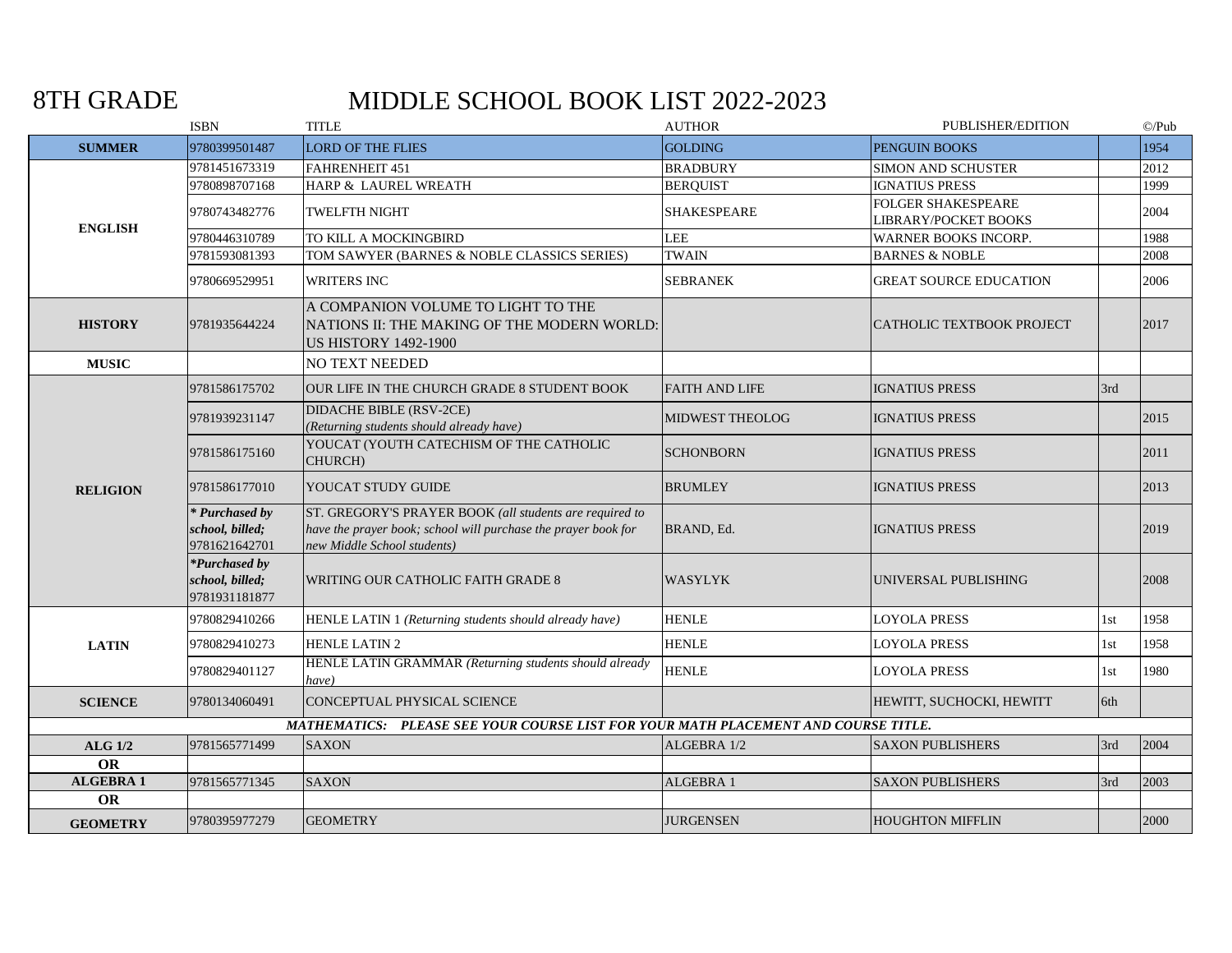## Freshman - 9th Grade

# UPPER SCHOOL BOOK LIST 2022-2023

|                          | <b>ISBN</b>                                        | <b>TITLE</b>                                                                                                                               | <b>AUTHOR</b>                             | PUBLISHER/EDITION                 |     | $\mathbb{O}/\mathrm{Pub}$ |  |  |  |
|--------------------------|----------------------------------------------------|--------------------------------------------------------------------------------------------------------------------------------------------|-------------------------------------------|-----------------------------------|-----|---------------------------|--|--|--|
| <b>SUMMER</b>            | 9780486476865                                      | <b>QUO VADIS</b>                                                                                                                           | <b>SIENKIEWICZ</b>                        | <b>DOVER PUBLICATIONS</b>         |     | 2011                      |  |  |  |
|                          | 9780140444254                                      | THREE THEBAN PLAYS                                                                                                                         | <b>SOPHOCLES</b>                          | PENGUIN (C/O RH)                  |     | 1984                      |  |  |  |
|                          | 9780140445923                                      | THE ILLIAD                                                                                                                                 | <b>HOMER</b>                              | PENGUIN (C/O RH)                  |     | 1990                      |  |  |  |
|                          | 9780140268867                                      | <b>ODYSSEY</b>                                                                                                                             | <b>HOMER</b>                              | PENGUIN (C/O RH)                  |     | 1996                      |  |  |  |
| <b>ENGLISH</b>           | 9780143105138                                      | THE AENEID                                                                                                                                 | VIRGIL                                    | PENGUIN CLASSICS EDITION          |     | 2008                      |  |  |  |
|                          | 9780743482745                                      | <b>JULIUS CAESAR (FOLGER'S LIBRARY ED.)</b>                                                                                                | <b>SHAKESPEARE</b>                        | <b>SIMON &amp; SCHUSTER</b>       |     | 2004                      |  |  |  |
|                          | 9780669529951                                      | <b>WRITERS INC</b><br>(to be used all four years)                                                                                          | <b>SEBRANEK</b>                           | <b>GREAT SOURCE EDUCATION</b>     |     | 2006                      |  |  |  |
| <b>GEOGRAPHY &amp;</b>   | 9780140440393                                      | HISTORY OF THE PELOPONNESIAN WAR                                                                                                           | <b>THUCYDIDES</b>                         | PENGUIN (C/O RH)                  |     | 1972                      |  |  |  |
| <b>ANCIENT HISTORY</b>   | 9780140448092                                      | THE EARLY HISTORY OF ROME                                                                                                                  | <b>LIVY</b>                               | PENGUIN CLASSICS EDITION          |     | 2002                      |  |  |  |
| <b>MUSIC</b>             | 9780193533189                                      | NEW OXFORD EASY ANTHEM BOOK<br>(to be used all four years)                                                                                 | <b>OXFORD</b>                             | <b>OXFORD UNIVERSITY PRESS</b>    |     | 2002                      |  |  |  |
|                          | 9780829410273                                      | <b>HENLE LATIN 2</b>                                                                                                                       | <b>HENLE</b>                              | <b>LOYOLA PRESS</b>               | 1st | 1958                      |  |  |  |
| <b>LATINI</b>            | 9780829401127                                      | HENLE LATIN GRAMMAR (Returning students should already<br>have)                                                                            | <b>HENLE</b>                              | <b>LOYOLA PRESS</b>               | 1st | 1980                      |  |  |  |
|                          | 9780879739768                                      | CATECHISM OF THE CATHOLIC CHURCH<br>(to be used all four years)                                                                            | LIBRERIA EDITRI                           | UNITED STATES CONFERENCE OF<br>CA | 2nd | 2000                      |  |  |  |
|                          | 9781939231147                                      | DIDACHE BIBLE (RSV-2CE)<br>(Returning students should already have)                                                                        |                                           | <b>IGNATIUS PRESS</b>             |     | 2015                      |  |  |  |
| <b>CATHOLIC DOCTRINE</b> | 9781621642107                                      | THE GOD OF JESUS CHRIST: MEDITATIONS ON THE<br>TRIUNE GOD                                                                                  | POPE EMERITUS BENEDICT XVI                | <b>IGNATIUS PRESS</b>             | 2nd | 2018                      |  |  |  |
| (RELIGION)               | 9780060652920                                      | <b>MERE CHRISTIANITY</b>                                                                                                                   | <b>LEWIS</b>                              | HARPER ONE; REVISED ED.           |     | 2015                      |  |  |  |
|                          | 9780819818430                                      | <b>LUMEN GENTIUM</b>                                                                                                                       | <b>VATICAN II</b>                         | <b>PAULINE BOOKS &amp; MEDIA</b>  | 2nd | 1965                      |  |  |  |
|                          | * Purchased by<br>school, billed;<br>9781621642701 | ST. GREGORY'S PRAYER BOOK (all students are required to<br>have the prayer book; school will purchase the prayer book for<br>new students) | BRAND, Ed.                                | <b>IGNATIUS PRESS</b>             |     | 2019                      |  |  |  |
| <b>SCIENCE</b>           | 9780133691115                                      | BIOLOGY: EXPLORING LIFE (W/OUT CD)                                                                                                         | <b>CAMPBELL</b>                           | PRENTICE HALL INC                 |     | 2009                      |  |  |  |
|                          |                                                    | \$50 fee charged to account for labs                                                                                                       |                                           |                                   |     |                           |  |  |  |
| <b>MATH</b>              |                                                    |                                                                                                                                            | SEE FULL LISTING OF MATHEMATICS LAST PAGE |                                   |     |                           |  |  |  |
| <b>ELECTIVE</b>          |                                                    | <b>SEE FULL LISTING OF ELECTIVES LAST PAGE</b>                                                                                             |                                           |                                   |     |                           |  |  |  |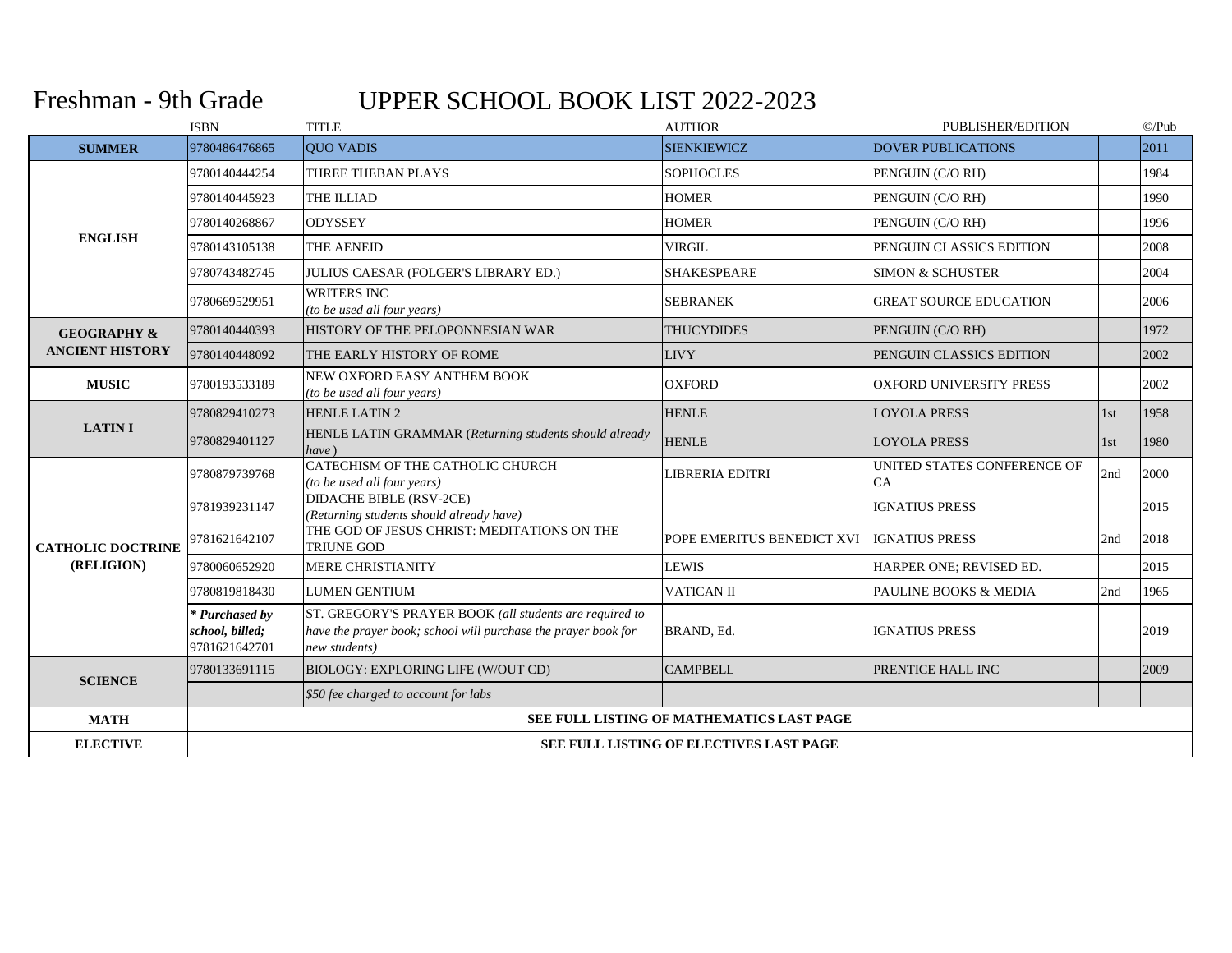## Sophomores-10th Grade UPPER SCHOOL BOOK LIST 2022-2023

|                                       | <b>ISBN</b>                                        | <b>TITLE</b>                                                                                                                               | <b>AUTHOR</b>                             | PUBLISHER/EDITION                                        |     | $\odot$ /Pub |  |
|---------------------------------------|----------------------------------------------------|--------------------------------------------------------------------------------------------------------------------------------------------|-------------------------------------------|----------------------------------------------------------|-----|--------------|--|
| <b>SUMMER</b>                         | 9780486424590                                      | PERSONAL RECOLLECTIONS OF JOAN OF ARC                                                                                                      | <b>TWAIN</b>                              | Dover Thrift Editions                                    |     | 2002         |  |
| <b>ENGLISH II</b>                     | 9780140424386                                      | <b>CANTERBURY TALES</b>                                                                                                                    | <b>CHAUCER</b>                            | PENGUIN (C/ORH)                                          |     | 2003         |  |
|                                       | 9780140449310                                      | <b>BEOWULF: VERSE TRANSLATION (REVISED)</b>                                                                                                | <b>ALEXANDER</b>                          | PENGUIN (C/O RH)                                         |     | 2001         |  |
|                                       | 9780060652951                                      | THE GREAT DIVORCE                                                                                                                          | LEWIS                                     | HARPER ONE; REVISED ED.                                  |     | 2015         |  |
|                                       | 9780743477123                                      | <b>HAMLET</b>                                                                                                                              | <b>SHAKESPEARE</b>                        | <b>FOLGER SHAKESPEARE</b><br><b>LIBRARY/POCKET BOOKS</b> |     | 1992         |  |
|                                       | 9780553213393                                      | <b>INFERNO</b>                                                                                                                             | <b>DANTE</b>                              | <b>BANTAM BOOKS</b>                                      |     | 1982         |  |
|                                       | 978-0077293741                                     | LITERATURE: READING FICTION POETRY AND DRAMA<br>W/O CD<br>(used again junior and senior years)                                             | DIYANNI ROBERT                            | <b>MCGRAW-HILL</b>                                       |     |              |  |
|                                       | 9780140440751                                      | <b>SONG OF ROLAND</b>                                                                                                                      | <b>SAYERS</b>                             | PENGUIN (C/O RH)                                         |     | 1957         |  |
|                                       | 9780669529951                                      | WRITERS INC (Returning students should already have)                                                                                       | <b>SEBRANEK</b>                           | <b>GREAT SOURCE EDUCATION</b>                            |     | 2006         |  |
|                                       | 9780345277602                                      | SIR GAWAIN & GREEN KNIGHT/PEARL/SIR ORFEO                                                                                                  | <b>TOLKIEN</b>                            | <b>BALLANTINE BOOKS</b>                                  |     | 1975         |  |
| <b>WESTERN</b><br><b>CIVILIZATION</b> | 9780916308278                                      | WESTERN HERITAGE: A READER                                                                                                                 | HILLSDALE FACULTY                         | UNIVERSITY OF CHICAGO                                    |     |              |  |
|                                       | 9780829410273                                      | <b>HENLE LATIN 2</b>                                                                                                                       | <b>HENLE</b>                              | <b>LOYOLA PRESS</b>                                      | 1st | 1958         |  |
| <b>LATIN II</b>                       | 9780829401127                                      | HENLE LATIN GRAMMAR (Returning students should already<br>have)                                                                            | <b>HENLE</b>                              | LOYOLA PRESS                                             | 1st | 1980         |  |
| <b>MUSIC</b>                          | 9780193533189                                      | NEW OXFORD EASY ANTHEM BOOK<br>(to be used all four years)                                                                                 | <b>OXFORD</b>                             | <b>OXFORD UNIVERSITY PRESS</b>                           |     | 2002         |  |
|                                       | 9780879739768                                      | CATECHISM OF THE CATHOLIC CHURCH<br>(returning students should already have)                                                               | LIBRERIA EDITRI                           | UNITED STATES CONFERENCE OF<br>CA                        | 2nd | 2000         |  |
|                                       | 9781939231147                                      | DIDACHE BIBLE (RSV-2CE)<br>(Returning students should already have)                                                                        |                                           | <b>IGNATIUS PRESS</b>                                    |     | 2015         |  |
| <b>SACRED SCRIPTURE</b><br>(RELIGION) | 9780819818232                                      | <b>DEI VERBUM</b>                                                                                                                          | POPE PAUL VI                              | ST. PAUL BOOKS & MEDIA                                   |     | 1965         |  |
|                                       | 9781586170455                                      | YOU CAN UNDERSTAND THE BIBLE                                                                                                               | <b>KREEFT</b>                             | <b>IGNATIUS PRESS</b>                                    | 1st | 2005         |  |
|                                       | * Purchased by<br>school, billed;<br>9781621642701 | ST. GREGORY'S PRAYER BOOK (all students are required to<br>have the prayer book; school will purchase the prayer book for<br>new students) | BRAND, Ed.                                | <b>IGNATIUS PRESS</b>                                    |     | 2019         |  |
| <b>CHEMISTRY</b>                      | 9780132512107                                      | <b>CHEMISTRY</b>                                                                                                                           | WILBRAHAM                                 | <b>PRENTICE HALL INC</b>                                 |     | 2008         |  |
| (SCIENCE)                             |                                                    | \$50 fee charged to account for labs                                                                                                       |                                           |                                                          |     |              |  |
| <b>MATH</b>                           |                                                    |                                                                                                                                            | SEE FULL LISTING OF MATHEMATICS LAST PAGE |                                                          |     |              |  |
| <b>ELECTIVE</b>                       | SEE FULL LISTING OF ELECTIVES LAST PAGE            |                                                                                                                                            |                                           |                                                          |     |              |  |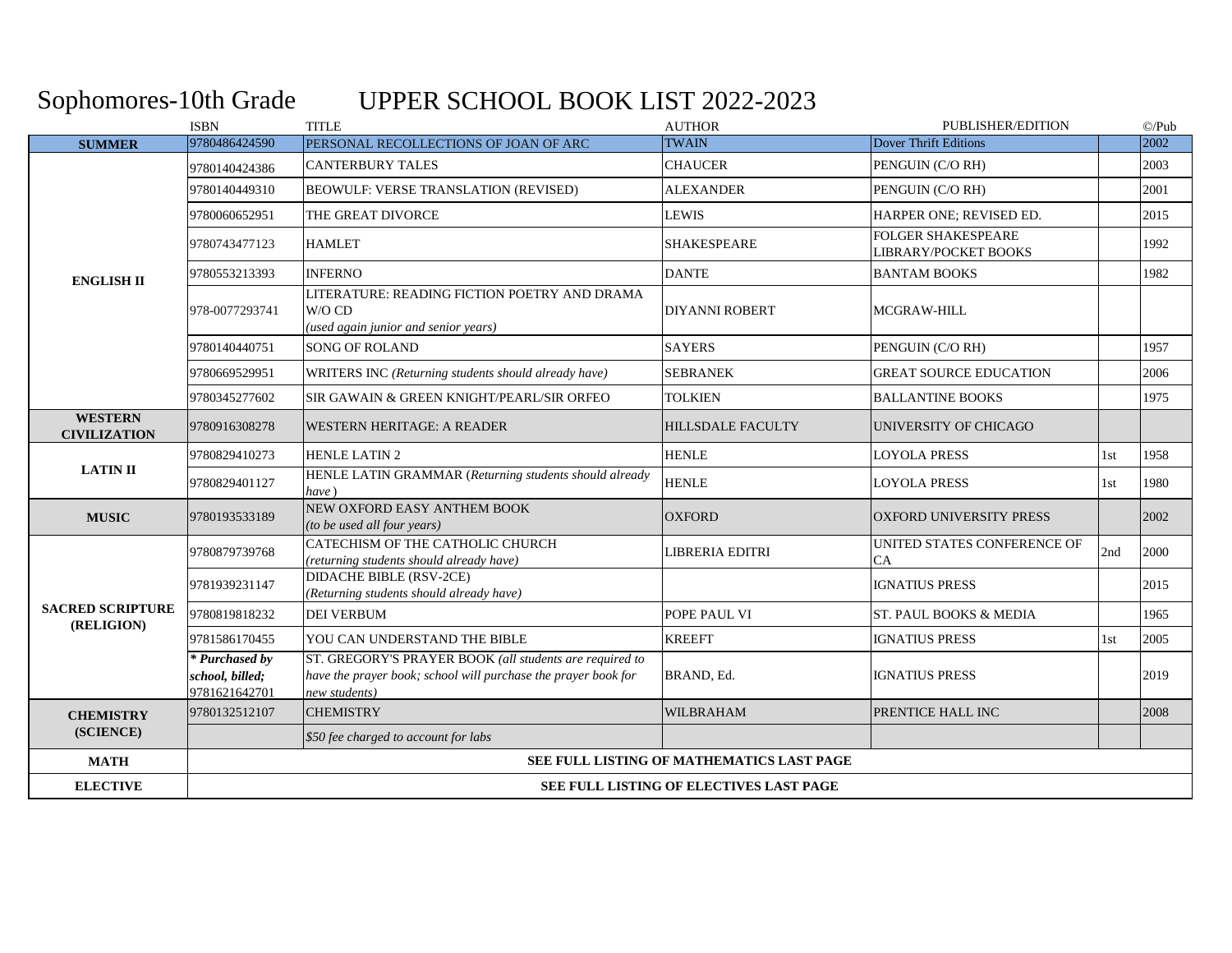## Juniors-11th Grade

# UPPER SCHOOL BOOK LIST 2022-2023

|                                      | <b>ISBN</b>                                        | <b>TITLE</b>                                                                                                                               | <b>AUTHOR</b>                               | PUBLISHER/EDITION                                       |     | $\mathbb{O}/Pub$ |  |  |
|--------------------------------------|----------------------------------------------------|--------------------------------------------------------------------------------------------------------------------------------------------|---------------------------------------------|---------------------------------------------------------|-----|------------------|--|--|
| <b>SUMMER</b>                        | 9781586172961                                      | <b>HUCKLEBERRY FINN</b>                                                                                                                    | <b>TWAIN</b>                                | <b>IGNATIUS</b>                                         | 1st | 2018             |  |  |
|                                      | 9780679728894                                      | DEATH COMES FOR THE ARCHBISHOP                                                                                                             | <b>CATHER</b>                               | <b>VINTAGE</b>                                          |     | 1990             |  |  |
|                                      | 9780077293741                                      | LITERATURE: READING FICTION POETRY AND DRAMA<br>W/O CD<br>(returning students may already have)                                            | <b>DIYANNI ROBERT</b>                       | <b>MCGRAW-HILL</b>                                      |     |                  |  |  |
|                                      | 9780743273565                                      | <b>GREAT GATSBY</b>                                                                                                                        | <b>FITZGERALD</b>                           | <b>SIMON &amp; SCHUSTER</b>                             |     | 1953             |  |  |
| <b>ENGLISH III</b><br>(AP LANGUAGE & | 9780525568223                                      | CRACKING THE AP ENGLISH LANGUAGE &<br>COMPOSITION EXAM (2022 ED.)                                                                          | <b>HARTZELL</b>                             | PRINCETON REVIEW                                        |     | 2022             |  |  |
| <b>COMP</b> )                        | 9780142437261                                      | <b>SCARLET LETTER</b>                                                                                                                      | <b>HAWTHORNE</b>                            | <b>DUTTON</b>                                           |     | 1983             |  |  |
|                                      | 9780684801223                                      | THE OLD MAN AND THE SEA                                                                                                                    | <b>HEMMINGWAY</b>                           | <b>SCRIBNER</b>                                         |     | 1995             |  |  |
|                                      | 9780142437339                                      | <b>CRUCIBLE</b>                                                                                                                            | <b>MILLER</b>                               | PENGUIN (C/O RH)                                        |     | 1995             |  |  |
|                                      | 9780669529951                                      | WRITERS INC (Returning students should already have)                                                                                       | <b>SEBRANEK</b>                             | <b>GREAT SOURCE EDUCATION</b>                           |     | 2006             |  |  |
|                                      | 9780743477109                                      | <b>MACBETH</b>                                                                                                                             | SHAKESPEARE                                 | <b>FOLGER SHAKESPEARE</b><br>LIBRARY/POCKET BOOKS       |     | 2003             |  |  |
| <b>HONORS</b>                        | 9781524710194                                      | CRACKING THE AP U.S. HISTORY EXAM (2022 ED.)                                                                                               | <b>MELTZER</b>                              | PRINCETON REVIEW                                        |     | 2022             |  |  |
| <b>US HISTORY</b>                    | 9780916308285                                      | AMERICAN HERITAGE: A READER                                                                                                                | HILLSDALE COLLEGE HISTORY<br><b>FACULTY</b> | <b>HILLSDALE COLLEGE PRESS</b>                          |     |                  |  |  |
|                                      | 9780934034340                                      | ENGLISH GRAMMAR FOR STUDENTS OF LATIN                                                                                                      | <b>GOLDMAN</b>                              | <b>OLIVIA &amp; HILL PRESS THE</b>                      | 3rd | 2004             |  |  |
|                                      | 9780061997228                                      | LATIN (REV BY LAFLEUR)                                                                                                                     | <b>WHEELOCK</b>                             | <b>HARPER COLLINS</b>                                   | 7th | 2011             |  |  |
| <b>LATIN III</b>                     | 9780865167520                                      | CAESAR: SELECTIONS FROM HIS COMMENTARII DE<br><b>BELLO GALLICO</b>                                                                         | <b>MUELLER</b>                              | <b>BOLCHAZY-CARDUCCI</b><br><b>PUBLISHERS</b>           |     | 2012             |  |  |
|                                      | 9780020133407                                      | CASSELL'S LATIN/ENGLISH DICTIONARY (Returning<br>students should already have)                                                             |                                             | <b>JOHN WILEY &amp; SONS</b>                            |     | 1987             |  |  |
| <b>MUSIC</b>                         | 9780193533189                                      | NEW OXFORD EASY ANTHEM BOOK<br>(returning students already have)                                                                           | <b>OXFORD</b>                               | <b>OXFORD UNIVERSITY PRESS</b>                          |     | 2002             |  |  |
|                                      | 9781890177461                                      | HISTORY OF THE CHURCH (COMPLETE COURSE)                                                                                                    | <b>ARMENIO</b>                              | MIDWEST THEOLOGICAL FORUM                               |     | 2005             |  |  |
|                                      | 9780879739768                                      | CATECHISM OF CATHOLIC CHURCH<br>(returning students should already have)                                                                   | LIBRERIA EDITRI                             | UNITED STATES CONFERENCE OF<br>CATHOLIC BISHOPS (USCCB) | 2nd | 2000             |  |  |
| <b>CHURCH HISTORY</b><br>(RELIGION)  | 9781939231147                                      | <b>DIDACHE BIBLE (RSV-2CE)</b><br>(Returning students should already have)                                                                 |                                             | <b>IGNATIUS PRESS</b>                                   |     | 2015             |  |  |
|                                      | * Purchased by<br>school, billed;<br>9781621642701 | ST. GREGORY'S PRAYER BOOK (all students are required to<br>have the prayer book; school will purchase the prayer book for<br>new students) | BRAND, Ed.                                  | <b>IGNATIUS PRESS</b>                                   |     | 2019             |  |  |
| <b>PHYSICS</b>                       | 9780130606204                                      | PHYSICS (W/OUT MASTERING PHYSICS ACCESS KIT)                                                                                               | <b>GIANCOLI</b>                             | PRENTICE HALL INC                                       | 6th | 2005             |  |  |
| (SCIENCE)                            |                                                    | \$50 fee charged to account for labs                                                                                                       |                                             |                                                         |     |                  |  |  |
| <b>MATH</b>                          |                                                    |                                                                                                                                            | SEE FULL LISTING OF MATHEMATICS LAST PAGE   |                                                         |     |                  |  |  |
| <b>ELECTIVE</b>                      |                                                    | SEE FULL LISTING OF ELECTIVES LAST PAGE                                                                                                    |                                             |                                                         |     |                  |  |  |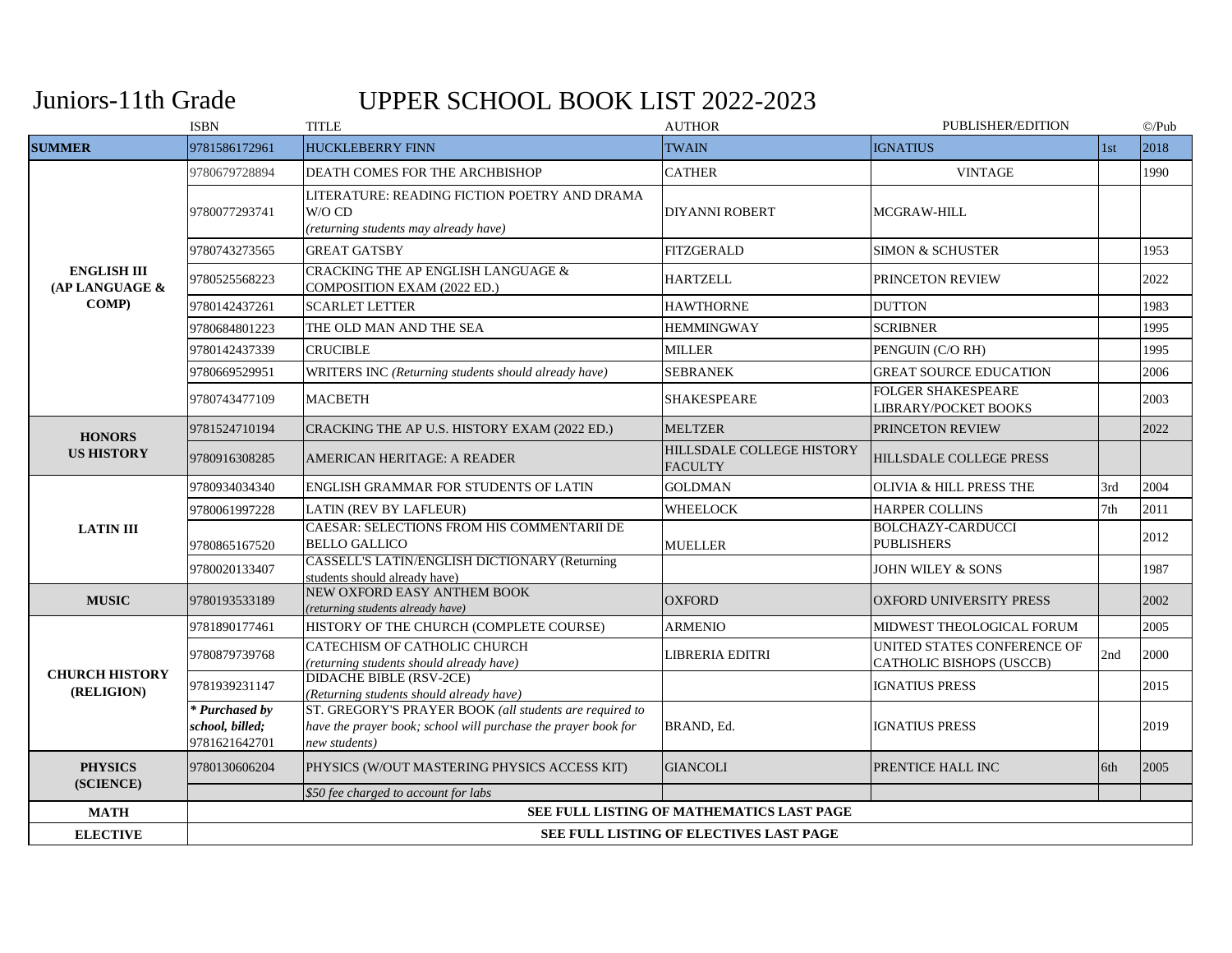#### Seniors-12th Grade

# UPPER SCHOOL BOOK LIST 2022-2023

|                                                   | <b>ISBN</b>                                        | <b>TITLE</b>                                                                                                                               | <b>AUTHOR</b>                             | PUBLISHER/EDITION                                        |      | $\mathbb{O}/\mathrm{Pub}$ |  |  |  |
|---------------------------------------------------|----------------------------------------------------|--------------------------------------------------------------------------------------------------------------------------------------------|-------------------------------------------|----------------------------------------------------------|------|---------------------------|--|--|--|
| <b>SUMMER</b>                                     | 9780679728221                                      | <b>A MAN FOR ALL SEASONS</b>                                                                                                               | <b>BOLT</b>                               | <b>VINTAGE BOOKS</b>                                     |      | 1990                      |  |  |  |
|                                                   | 9781435171442                                      | <b>FRANKENSTEIN</b>                                                                                                                        | <b>SHELLY</b>                             | <b>BARNES &amp; NOBLE SIG. CLASSICS</b>                  |      |                           |  |  |  |
|                                                   | 9780141439556                                      | WUTHERING HEIGHTS (PREFACE BY MILLER)                                                                                                      | <b>BRONTE</b>                             | PENGUIN (C/O RH)                                         |      | 2003                      |  |  |  |
|                                                   | 978-0077293741                                     | LITERATURE: READING FICTION POETRY AND DRAMA<br>W/O CD<br>(Returning students should already have)                                         | <b>DIYANNI ROBERT</b>                     | <b>MCGRAW-HILL</b>                                       |      |                           |  |  |  |
| <b>ENIGLISH IV (AP</b><br><b>LITERATURE &amp;</b> | 9780141439600                                      | <b>TALE OF TWO CITIES</b>                                                                                                                  | <b>DICKENS</b>                            | PENGUIN (C/O RH)                                         |      | 2003                      |  |  |  |
| <b>COMPOSITION)</b>                               | 9780156904360                                      | TILL WE HAVE FACES: MYTH RETOLD                                                                                                            | <b>LEWIS</b>                              | <b>HOUGHTON MIFFLIN HARCOURT</b>                         |      | 1984                      |  |  |  |
|                                                   | 9780525568230                                      | CRACKING THE AP ENGLISH LITERATURE &<br>COMPOSITION EXAM (2022 ED.)                                                                        | PRINCETON REVIEW                          | PRINCETON REVIEW                                         | 2nd  | 2022                      |  |  |  |
|                                                   | 9780669529951                                      | WRITERS INC (Returning students should already have)                                                                                       | <b>SEBRANEK</b>                           | <b>GREAT SOURCE EDUCATION</b>                            |      | 2006                      |  |  |  |
|                                                   | 9780743477550                                      | <b>OTHELLO</b>                                                                                                                             | SHAKESPEARE                               | <b>FOLGER SHAKESPEARE</b><br><b>LIBRARY/POCKET BOOKS</b> |      | 1993                      |  |  |  |
| <b>GOVERNMENT AND</b><br><b>ECONOMICS</b>         | 9780898182323                                      | WE THE PEOPLE: THE CITIZEN & THE CONSTITUTION                                                                                              | CENTER FOR CIV. EDUC.                     | <b>CENTER FOR CIVIC EDUCATION</b>                        |      | 2009                      |  |  |  |
|                                                   | 9780465022526                                      | <b>BASIC ECONOMICS</b>                                                                                                                     | <b>SOWELL</b>                             | <b>BASIC BOOKS</b>                                       | 4th  | 2011                      |  |  |  |
| <b>MUSIC</b>                                      | 9780193533189                                      | NEW OXFORD EASY ANTHEM BOOK<br>(to be used all four years - returning students have)                                                       | <b>OXFORD</b>                             | <b>OXFORD UNIVERSITY PRESS</b>                           |      | 2002                      |  |  |  |
|                                                   | 9780819869647                                      | SPLENDOR OF TRUTH                                                                                                                          | <b>JOHN PAUL II</b>                       | PAULINE BOOKS & MEDIA                                    |      | 1996                      |  |  |  |
|                                                   | 9781545351802                                      | <b>GAUDIUM ET SPES</b>                                                                                                                     | <b>VATICAN II</b>                         | <b>CREATESPACE INDEPENDENT</b><br>PUBL.                  |      | 2017                      |  |  |  |
| <b>MORAL THEOLOGY</b>                             | 9780879739768                                      | CATECHISM OF CATHOLIC CHURCH<br>(returning students should already have)                                                                   | LIBRERIA EDITRI                           | UNITED STATES CONFERENCE OF<br><b>CA</b>                 | 2nd  | 2000                      |  |  |  |
| (RELIGION)                                        | 9781939231147                                      | <b>DIDACHE BIBLE (RSV-2CE)</b><br>(Returning students should already have)                                                                 |                                           | <b>IGNATIUS PRESS</b>                                    |      | 2015                      |  |  |  |
|                                                   | * Purchased by<br>school, billed;<br>9781621642701 | ST. GREGORY'S PRAYER BOOK (all students are required to<br>have the prayer book; school will purchase the prayer book for<br>new students) | BRAND, Ed.                                | <b>IGNATIUS PRESS</b>                                    |      | 2019                      |  |  |  |
|                                                   | 9780134093413                                      | CAMPBELL BIOLOGY (W/OUT ACCESS CRD)                                                                                                        | <b>REECE</b>                              | PRENTICE HALL INC                                        | 11th |                           |  |  |  |
| <b>AP BIOLOGY</b>                                 | B008M05MYO                                         | LAB MANUAL FOR AP BIOLOGY                                                                                                                  |                                           | <b>COLLEGE BOARD</b>                                     |      |                           |  |  |  |
|                                                   |                                                    | \$50 fee charged to account for labs                                                                                                       |                                           |                                                          |      |                           |  |  |  |
| <b>PHYSICS</b><br>(SCIENCE)                       | 9780130606204                                      | PHYSICS (W/OUT MASTERING PHYSICS ACCESS KIT)                                                                                               | <b>GIANCOLI</b>                           | PRENTICE HALL INC                                        | 6th  | 2005                      |  |  |  |
| <b>MATH</b>                                       |                                                    |                                                                                                                                            | SEE FULL LISTING OF MATHEMATICS LAST PAGE |                                                          |      |                           |  |  |  |
| <b>ELECTIVE</b>                                   |                                                    | SEE FULL LISTING OF ELECTIVES LAST PAGE                                                                                                    |                                           |                                                          |      |                           |  |  |  |